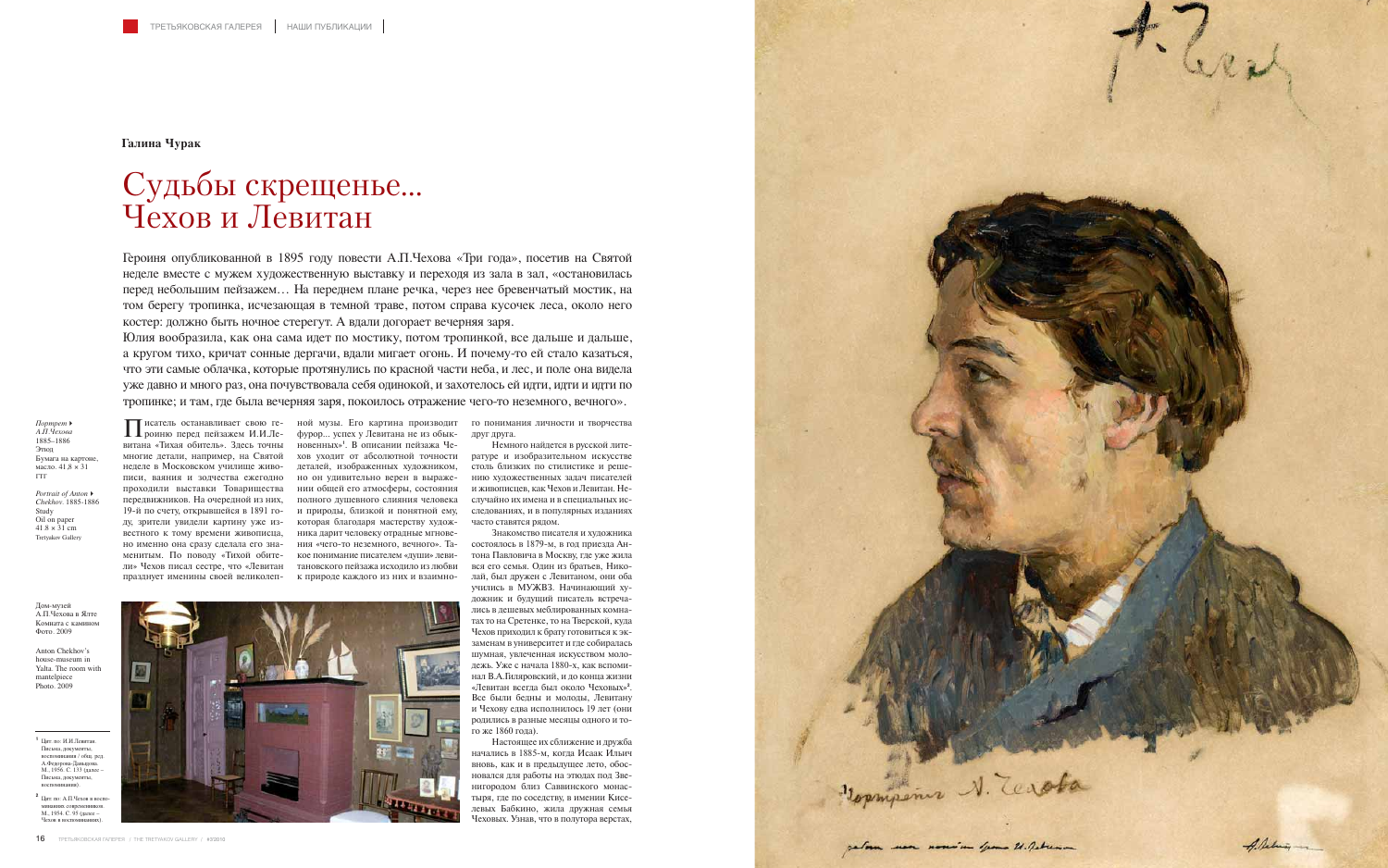The writer made his heroine stop in **I** front of Isaac Levitan's landscape "Quiet Abode", and many elements of this episode reflect reality – every year the Moscow School of Painting, Sculpture and Architecture arranged exhibitions of the "Peredvizhniki" [the Wanderers] in Easter week. At the 19th such exhibition, in 1891, viewers saw a picture by an artist who was already well known – but that new work would bring him real fame. Chekhov wrote to his sister about "Quiet Abode": Levitan "celebrates his glorious muse's name day. His painting has caused a furor… Levitan's success is extraordinary."**<sup>1</sup>** Describing the landscape Chekhov did not communicate precise details of the image but captured

with amazing accuracy the general atmosphere, the state of complete spiritual fusion of a human being and nature – the nature which he felt so close to and understood so well and which, due to the artist's craftsmanship, gifted to viewers the gratifying moments of "something unearthly and eternal." The writer's vision of the "soul" of Levitan's landscape stemmed from their common love for nature, and their mutual understanding of each others' personality and art.

In Russian literature and visual art, there are few writer-painter pairings that are so close in style and approach to artistic challenges as Chekhov and Levitan, and it is no coincidence that their names are often

quoted side by side both in specialized literature and popular writings.

The writer and the painter became acquainted in 1879, the year in which the young Anton Chekhov moved to Moscow, where all of his family was already settled; one of his brothers, Nikolai, was friends with Levitan, a fellow student at the Moscow School of Painting, Sculpture and Architecture. At first Levitan and Anton Chekhov met only fleetingly, in cheap rooming houses on Sretenka or Tverskaya streets where Nikolai lived, where the writer-to-be came to prepare for university examinations, and where a group of sometimes opinionated young art lovers often met. As Vladimir Gilyarovsky recollected, from the early 1880s to the end of his life "Levitan had always been near the Chekhov family"**<sup>2</sup>** . Both were poor and young – born in different months of the same year, 1860, they had only just turned the age of nineteen.

They started to develop a close relationship in 1885, when Levitan, as he had the previous summer, moved to Zvenigorod near the Savvinsky monastery to paint sketches, and nearby, at the Babkino estate owned by the Kiselev clan, lived the closely-knit Chekhov family. When the Chekhovs learned that Levitan was living in the same neighbourhood, just across the river, they immediately "relocated" him to their summer home, and he joined in with their frolicking and youthful merry-making. "What an assorted company it was in Babkino!" recollected Mikhail Chekhov**<sup>3</sup>** . Their Babkino landlord, Alexei Sergeievich



Kiselev, a nephew of Count Pyotr Kiselev – an ambassador to France, and a sometime ruler of Moldavia – was married to Lydia Vladimirovna, a daughter of the director of the imperial theatres Vladimir Begichev.

Kiselev invited to his home actors, musicians, and men of letters from Moscow, and residents would subscribe to and read a whole variety of magazines, and vividly discussed literature and painting. At night they would play Beethoven, Liszt and Pyotr Tchaikovsky, "whose fame was yet in the making then" and who, according to Mikhail Chekhov, "constantly preoccupied the minds of the Babkinites"**<sup>4</sup>** . The hosts and their guests enjoyed reading poetry, and Levitan, who loved poetry and knew it well, would gladly join in. His poets of choice were Yevgeny Baratynsky, Fyodor Tyutchev, Ivan Nikitin, and Alexei Tolstoy. "Amazing" stories were traded, some of which "Antosha Chekhonte" would later use for his stories.

**<sup>1</sup>** Isaac Levitan. Letters. Documents. Reminiscences. (Editor A.Fedorov-Davydov). Moscow, 1956. P. 133. Hereinafter – Letters. Documents. Reminiscences

Babkino played a key role in the formation and development of the talents of both Chekhov and Levitan, and over the summers there Chekhov wrote dozens of stories, while Levitan made dozens of sketches from nature which he would later use in his finished landscape pieces. The young artist and the beginning writer went through a period of "creative flooding", maturing almost in parallel to each other: Chekhov's first publications came in 1880, while Levitan's first works appeared in the late 1870s. His painting "Autumn Day.

*Savvinskaya Township near Zvenigorod* 1884 Oil on canvas  $43.5 \times 67$  cm Tretyakov Galler

Sokolniki" (1879), acquired by Pavel Tretyakov in 1880, gained initial success and recognition for the young artist.

Chekhov's early short stories, with their close attention to the types, characters, and manners of people, had kinship with Levitan's early pieces; working on them, the artist studied nature just as avidly, watching it at a close range and exploring the subtlest interrelations of colour tones and the complex interactions of colour, lighting and air. He was keen on translating his distinctive lyricism into landscape imagery, and learning how to convey his impressions from nature in vibrant motions. Levitan in the early 1880s created many intimate, small landscapes that were "short" like Chekhov's stories, and many sketches enlivened by a heartfelt association with the secret life of nature: "Springtime in the Forest" (1882), "First Greenery. May" (1883), "Little Bridge. Savvinskaya Township" (1884), "The Istra River" (1885), "By a Church Wall" (1885) and, finally, "Birchwood", which was begun in Babkino in 1885 and finished later, in 1889, on the Volga.

Exactly as Chekhov carefully weighed words aiming for precision, pithiness and expressiveness, Levitan evaluated and "calibrated" his first impressions in sketches. This trait of the artist's creative personality explains the fact that he often re-used his favourite motifs, while turning out every new variation slightly differently. He produced another version of "First Greenery.

May", and created several images of the Istra with its calm stream and softly undulating banks near Moscow. Levitan presented the first version of the painting to Chekhov, who would always keep it by his side – today the piece hangs in the writer's study in his home in Yalta.

Chekhov's room in Babkino overlooked the Istra and its environs, and he described this view in a letter to his brother Mikhail: "It's six in the morning now… The stillness is extraordinary … Only birds squeak and something scratches under the wallpaper… I am writing this seated in front of a big square table in my room… Before my eyes spreads an incredibly warm, cuddly landscape: the little river, the forest in the distance, Safontievo, a part of the Kiselevs' house."**<sup>5</sup>** In summer evenings the Babkino residents often played pranks and staged performances on a large meadow – the atmosphere was one full of joking and youthful energy.

When he fell ill and returned to Moscow, Levitan could not wait to "see again this poetic Babkino; this is all I can think about," as he wrote to Chekhov**<sup>6</sup>** . However, in Babkino as elsewhere Levitan suffered bouts of melancholy and severe depression which had plagued him since his early youth. Chekhov "aerated" the artist by taking him out for walks; his calm, congenial disposition exercised a wholesome influence over Levitan. At different periods of their lives Chekhov had to "rescue" Levitan "from his own self". When

When Yulia Sergeievna, the heroine of Anton Chekhov's 1895 story "Three Years", and her husband visited an art show in Easter week, making a tour of the rooms, she "stopped before a small landscape… In the foreground was a stream, over it a little wooden bridge; on the further side a path that disappeared in the dark grass; a copse on the right; near it a camp fire – no doubt of watchers by night; and in the distance there was a glow of the evening sunset. Yulia imagined walking herself along the little bridge, and then along the little path further and further, while all round was stillness, the drowsy landrails calling and the fire flickering in the distance. And for some reason she suddenly began to feel that she had seen those very clouds that stretched across the red part of the sky, and that copse, and that field before, many times before. She felt lonely, and longed to walk on and on along the path; and there, in the glow of sunset was the calm reflection of something unearthly, eternal."

**Galina Churak**

## Crossed Destinies – Anton Chekhov and Isaac Levitan

**<sup>2</sup>** Quoted from: Anton Chekhov as Remembered by his Contemporaries [Chekhov v vospominaniyakh sovremennikov]. Moscow, 1954. P. 95. Hereinafter - Chekhov a remembered.

**<sup>3</sup>** Ibid. P. 77.

Кабинет в Доме-музее А.П.Чехова в Ялте На стене – картина И.И.Левитана «Река Истра» (1885) Фото. 2009

Anton Chekhov's house-museum in Yalta. Study. On the wall – Levitan's painting "The River Istra" (1885) Photo. 2009

*Саввинская слобода под Звенигородом* 1884 Холст, масло  $43.5 \times 67$ ГТГ

**<sup>4</sup>** Ibid. P. 78.

**<sup>5</sup>** Quoted from: Letters. Documents. Reminiscences. P. 130.

**<sup>6</sup>** Ibid. P. 24.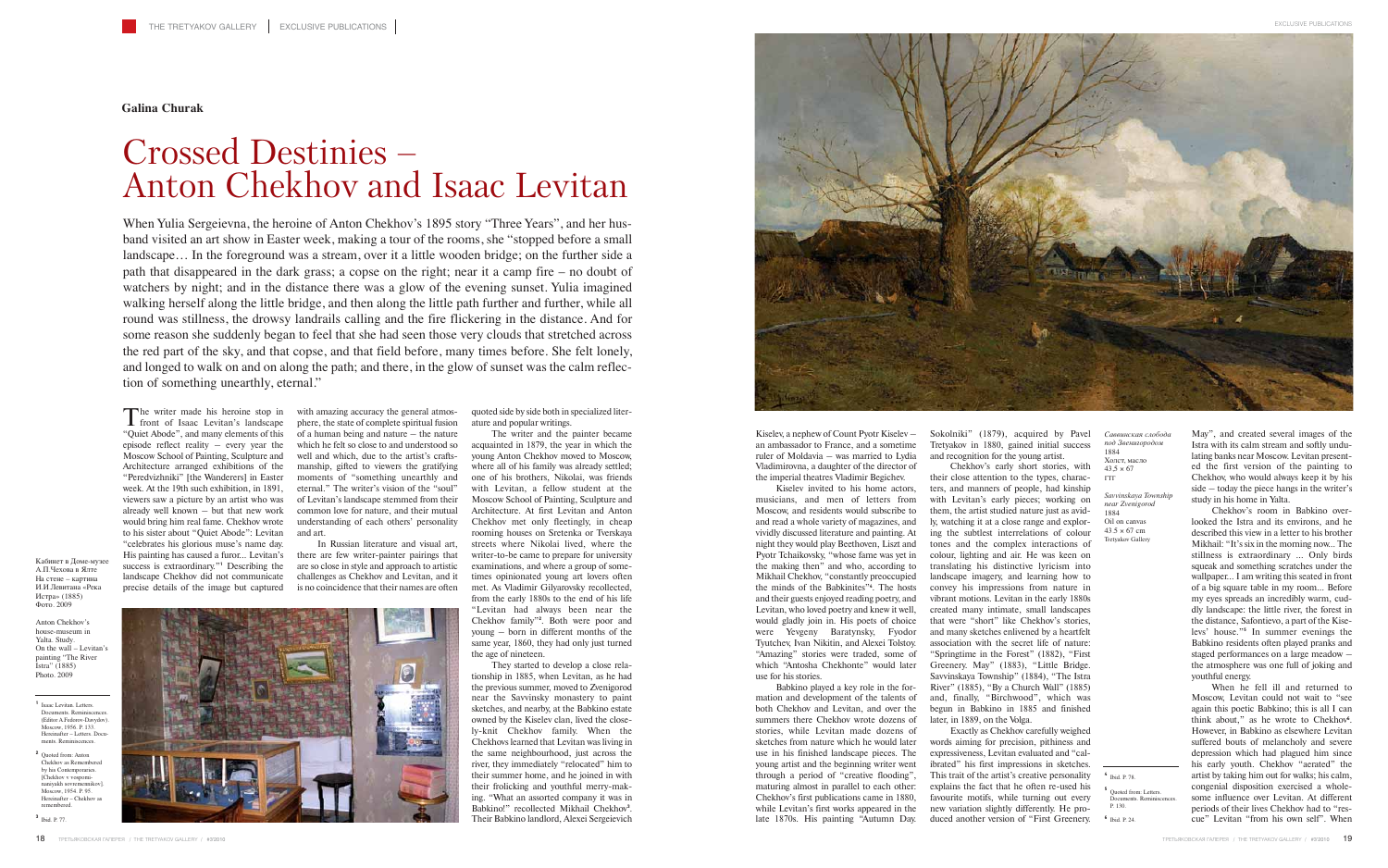



called by the artist or his friends, Chekhov would come to Levitan in the Vladimir or Tver provinces, and help him to regain peace of mind in the most difficult moments of his life. They would go hunting together, sometimes spending several days in a row in the forests. Nature, which both men loved and understood, assuaged Levitan's bouts of constricting anxiety and enabled him to experience complete togetherness with it.

Later this feeling translated into the artist's landscapes was conveyed in Chekhov's prose, for which Levitan had an expert appreciation. Levitan saw in Chekhov a master of verbal landscaping. "Dear Antosha! … I have carefully re-read your 'Motley Tales' and 'In the Twilight' and was impressed by your landscape craft. I am not even talking about the host of most interesting thoughts, but the landscapes in the stories are perfection itself, for instance, in the story 'Happiness' the images of the steppe, barrows, sheep are astonishing", he wrote to Chekhov in June 1891**<sup>7</sup>** .

"In the bluish distance where the furthest visible hillock melted into the mist nothing was stirring; the ancient barrows, once watch-mounds and tombs, which rose here and there above the horizon and the boundless steppe had a sullen and deathlike look; there was a feeling of endless time and utter indifference to man in their immobility and silence; another thousand years would pass, myriads of men would die, while they would still stand as they had stood, with no regret for the dead nor interest in the living, and no soul would ever know why they stood there, and what secret of the steppes was hidden under them." Chekhov considered "Happiness", pub-

lished in 1888 with a dedication to Yakov Polonsky, "the best among my short stories".

The transient life of the individual, who is a grain of dust in the vast universe, and the interminable, serene life of nature, which is indifferent to the myriads of people who live and die on earth, were at the core of the story. Similar thoughts and sentiments were taking hold of Levitan, who was prone to self-reflection, often experienced inner tensions, and found "the divine something" "that cannot even be named"**<sup>8</sup>** only in nature…

"Is there anything more tragic than sensing the eternal beauty of the reality, glimpsing the innermost mystery, seeing



God in everything and being unable to express these sublime emotions, aware of your powerlessness?"**<sup>9</sup>** . Such kinds of "epiphany" became for the artist a source of profound suffering, which he confided to Chekhov.

"Eternal Peace" (1894, Tretyakov Gallery) is the Levitan's most philosophical painting, in which Levitan conveyed with unparalleled effectiveness his reflections on the meaning of life, eternity and the place of the human being in the world. "In this picture all of my self, all of my psyche, all that I consist of is laid bare," he claimed**10**.

The painting summed up many of the artist's impressions. He first appreciated the immensity of nature while traveling across the Crimea in 1886, when, from the top of a rock, he saw the opening expanse, and suddenly felt that surrounded by this eternal beauty, "man feels his complete insignificance"**11**. Then there was the Volga with its boundless vistas and an immense tract of water "which can simply kill"**<sup>12</sup>** – these sights called up thoughts about fruitless discord with oneself. Several years later, the artist was to experience again the vastness of nature in relation to the human being and his emotional state: near the foot of Mont Blanc, a feeling of the greatness of mountains sent "shivers" down his spine, and he had a feeling that one little effort would suffice "to touch God". Traveling in Finland in 1896, he once more experienced a nearly physical realization of the tragic meaning of the word "ages": "This is something in which billions of people drowned and will drown, and then will drown again and again; what a horror, what a woe!"**<sup>13</sup>**

Inevitably, Levitan's moods and states of mind, about which he told his friend in letters, became the subject of their conversations, agreements and disagreements during their frequent subsequent meetings. In the short story "Lights" (1888), the reflections of the characters about pessimism, about frailty and insignificance, about the aimlessness of life and unavoidable death, the musings that "two thousand years will pass… and of all those men, asleep after their hard work, not one grain of dust will remain. In reality, it's awful!" – all of this, too, reflects the thoughts that Levitan trusted to the writer.

Without sharing Levitan's pessimism, Chekhov was keenly receptive to the prevailing attitudes of the age which, in the writer's words, were taking hold in the academic world, literature and politics, and he was convinced that "it is not for writers of fiction to solve such questions as that of God, of pessimism, etc.". "It is time that writers, especially those who are artists, recognized that there is no making out

за рекой живет Левитан, его тут же «переселили» к себе, и он включился в полную дурачества и веселья бабкинскую жизнь. «Люди в Бабкино собрались точно на подбор», – вспоминал М.П.Чехов**<sup>3</sup>** . Владелец имения А.С.Киселев, племянник парижского посла и государя Молдавии графа П.Д.Киселева, был женат на дочери директора императорских театров В.П.Бегичева. Их гостями были приезжавшие из Москвы актеры, музыканты, писатели. В Бабкино выписывали все толстые журналы, оживленно спорили о литературе и живописи, музицировали: вечерами здесь звучала музыка Бетховена, Листа и «только еще входившего в славу» П.И.Чайковского, «сильно занимавшего бабкинские умы»**<sup>4</sup>** . Гости и хозяева с наслаждением читали стихи. В это занятие с воодушевлением включался и Левитан, хорошо знавший поэзию. Его любимыми авторами были Е.А.Баратынский, Ф.И.Тютчев, И.С.Никитин, А.К.Толстой. У Киселевых рассказывались «удивительные» истории; некоторые из них впоследствии послужили сюжетами рассказов Антоши Чехонте. Бабкино сыграло исключительную роль в становлении и развитии таланта как писателя, так и живописца. В летние месяцы бабкинской жизни Антон Павлович сочинил десятки рассказов, Левитан создал множество натурных этюдов, которые легли в основу завершенных пейзажей. Молодой художник и начинающий писатель переживали пору «творческого половодья». Их развитие происходило почти параллельно. Чехов начал печататься в 1880-м; первые работы Левитана относятся к концу 1870-х. Картина «Осенний день. Сокольники» (1879), приобретенная П.М.Третьяковым в 1880 году, принесла юному пейзажисту первый успех и первое признание.

Ранние короткие рассказы Чехова с вглядыванием в типажи, характеры, повадки людей близки ранним работам Левитана: художник так же пристально изучает природу, всматривается в тончайшие тональные соотношения, в сложные взаимодействия цвета, освещения, воздушной среды. Он занят тем, чтобы выразить свойственный ему лиризм в создаваемом пейзаже, научиться передавать свои впечатления от природы в живом движении. У Левитана начала 1880-х много камерных, «коротких», как чеховские рассказы, картин и этюдов, одушевленных сердечным прикосновением к потаенной жизни природы: «Весной в лесу» (1882), «Первая зелень. Май» (1883), «Мостик. Саввинская слобода» (1884), «Речка Истра» (1885), «У церковной стены» (1885; все – ГТГ) и, наконец, начатая также в Бабкино «Березовая роща» (1885, ГТГ), которую художник завершил на Волге в 1889 году.

кости и выразительности, так и Левитан выверял и «уточнял» в этюдах свои первые впечатления. Этим свойством творческой индивидуальности объясняются неоднократные возвращения живописца к полюбившемуся мотиву и его повторения, звучащие всякий раз по-новому. Он повторяет «Первую зелень. Май», несколько раз пишет речку Истру с ее небыстрым течением и мягко всхолмленным подмосковным пейзажем. Первый вариант картины художник дарит Чехову, который никогда не расставался с ней. Эта работа и теперь висит в кабинете ялтинского дома писателя.

Именно истринский пейзаж открывался из окна чеховской комнаты в Бабкино, и его он описывал в письме к брату Михаилу: «Сейчас 6 часов утра… Тишина необычайная… Попискивают только птицы, да скребет что-то за обоями… Я пишу сии строки, сидя перед большим квадратным столом у себя в комнате… Перед моими глазами расстилается необыкновенно теплый, ласкающий пейзаж: речка, вдали лес, Сафонтьево, кусочек киселевского дома…»**<sup>5</sup>** В летние вечера на просторном лугу часто устраивались веселые розыгрыши и представления, шуткам и молодому задору не было конца.

Когда Левитан заболел и вынужден был уехать в Москву, в письме Чехову он передавал «душевный поклон всем бабкинским жителям» и просил сказать, что не может дождаться минуты «увидеть опять это поэтичное Баб-

Как Чехов был требователен к каждому слову, стремясь к точности, крат-**<sup>7</sup>** Там же. С. 36–37.

кино»**<sup>6</sup>** . Однако живописец не раз переживал здесь приступы меланхолии, впадал в тяжелую депрессию, которой был подвержен с ранней юности. Антон Павлович «прогуливал» друга и благотворно влиял на него спокойствием и гармонией своего характера. Чехову не раз приходилось «спасать» Левитана «от самого себя». По просьбе художника или его близких он приезжал к нему то во Владимирскую, то в Тверскую губернию и в самые критические минуты помогал обрести душевное спокойствие. Они вместе уходили на охоту, иногда по нескольку дней пропадая в лесу. Природа, которую любили и понимали оба, снимала у Левитана приступы давящей тоски, давала возможность полного единения с нею, находившего затем воплощение в пейзажах и выражение в чеховской прозе, достоинства которой живописец высоко ценил. Он видел в писателе близкого себе мастера словесного пейзажа. «Дорогой Антоша!.. я внимательно прочел еще раз твои "Пестрые рассказы" и "В сумерках", и ты поразил меня как пейзажист. Я не говорю о массе очень интересных мыслей, но пейзажи в них – это верх совершенства, например, в рассказе "Счастье" картины степи, курганов, овец поразительны», – писал он Чехову в июне 1891 года**<sup>7</sup>** .

«Счастье» (1888) Антон Павлович считал лучшим своим рассказом. Скоротечная жизнь человека – песчинки в громадном мироздании – и вечная жизнь природы, равнодушной к людям,

| <sup>7</sup> Ibid. Pp. 36-37. | <sup>11</sup> Ibid. P. 27. |
|-------------------------------|----------------------------|
| <sup>8</sup> Ibid. P. 30.     | $12$ Ibid. P. 29.          |
| $^9$ Ibid.                    | $13$ Ibid. P. 61.          |
| $10$ Ibid, P. 47.             |                            |
|                               |                            |

- **<sup>5</sup>** Цит. по: Письма, документы, воспоминания. С. 130.
- **<sup>6</sup>** Там же. С. 24.
- 

*Речка Истра.* 1885

Этюд Холст, масло  $15.2 \times 24.2$ ГТГ

*The Istra River.* 1885

Study Oil on canvas  $15.2 \times 24.2$  cm Tretyakov Gallery

*Весной в лесу Springtime in*  1882 Холст, масло  $43,4 \times 35,7$ ГТГ *the Forest.* 1882 Oil on canvas  $43.4 \times 35.7$  cm Tretyakov Gallery

*Мостик. Саввинская слобода.* 1884 Этюд Холст, масло  $25 \times 29$ ГТГ

*Little Bridge. Savvinskaya Township.* 1884 Study Oil on canvas  $25 \times 29$  cm Tretyakov Gallery

**<sup>3</sup>** Цит. по: Чехов в воспоминаниях. С. 77.

**<sup>4</sup>** Там же. С. 78.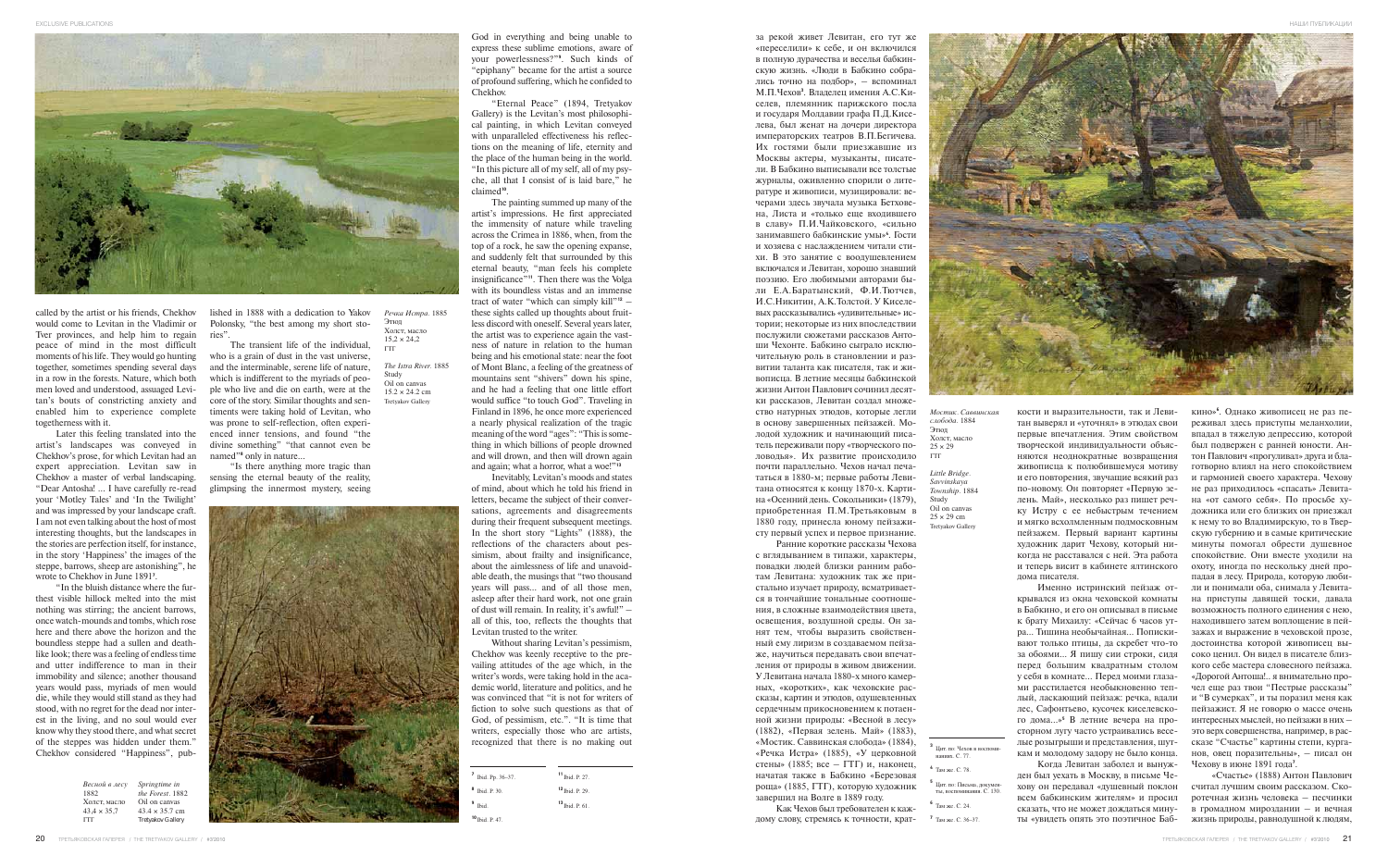была стержнем этого повествования: «В синеватой дали, где последний видимый холм сливается с туманом, ничто не шевелилось, сторожевые и могильные курганы, которые там и сям высились над горизонтом и безграничной степью, глядели сурово и мертво: в их неподвижности и беззвучии чувствовались века и полное равнодушие к человеку, пройдет еще тысяча лет, умрут миллиарды людей, а они все еще будут стоять, нимало не сожалея об умерших, не интересуясь живыми, и ни одна душа не будет знать, зачем они стоят и какую степную тайну прячут под собою»**<sup>8</sup>** .

Близкие мысли и настроения овладевали и Левитаном, склонным к анализу своих душевных состояний, часто переживавшим внутренний разлад и лишь в природе находившим «божественное нечто… что даже и назвать нельзя»**<sup>9</sup>** . «Может ли быть что трагичнее, как чувствовать бесконечную красоту окружающего, подмечать сокровенную тайну, видеть бога во всем и не уметь, сознавая свое бессилие, выразить эти большие ощущения…»**<sup>10</sup>** Такое «прозрение» для художника становилось источником глубоких страданий, которыми он делился с Чеховым.

Наиболее полно размышления о смысле жизни, вечности, месте человека в окружающем мире Левитан воплотил в самом философском своем произведении – полотне «Над вечным покоем» (1894, ГТГ). «В ней я весь, со всей своей психикой, со всем моим содержанием», – утверждал он**11**.

Рассказ был опублик с посвящением Я.П.Полонскому.

Картина суммировала многие впечатления художника. Впервые масштабность природы он пережил в крымской поездке 1886 года, когда с вершины скалы взглянул на море и вдруг ощутил, что среди этой вечной красоты «человек чувствует свое полнейшее ничтожество»**12**. Затем была Волга с ее неохватными далями и «громадным водным пространством, которое просто убить может»**13**, рождавшими мысли о беспрервывном бесплодном разладе с самим собой. Грандиозность природы в сопоставлении с человеком и его эмоциональным состоянием художник еще раз пережил через несколько лет у подножия Монблана, когда «до трепета» ощутил величие гор. Ему представилось тогда, что достаточно одного маленького усилия, «и протянешь руку Богу». В поездке по Финляндии в 1896 году он вновь почти физически ощутил трагический смысл слова «века». «Вечность, грозная вечность, в которой потонули поколения и потонут еще… Какой ужас, какой страх!»**<sup>14</sup>**

Состояния и настроения Левитана, которыми он делился в письмах с Чеховым, служили, конечно, предметом их разговоров, схождений и несогласий и при частых встречах, начиная с первого бабкинского лета.



**<sup>9</sup>** Цит. по: Письма, документы, воспоминания. С. 30.

**<sup>10</sup>**Там же.

**<sup>11</sup>**Там же. С. 47.

**<sup>12</sup>**Там же. С. 27. **<sup>13</sup>**Там же. С. 29.

**<sup>14</sup>**Там же. С. 61.



*Тихая обитель.* 1890 Холст, масло  $87,5 \times 108$ ГТГ

*Quiet Abode.* 1890 Oil on canvas  $87.5 \times 108$  cm Tretyakov Gallery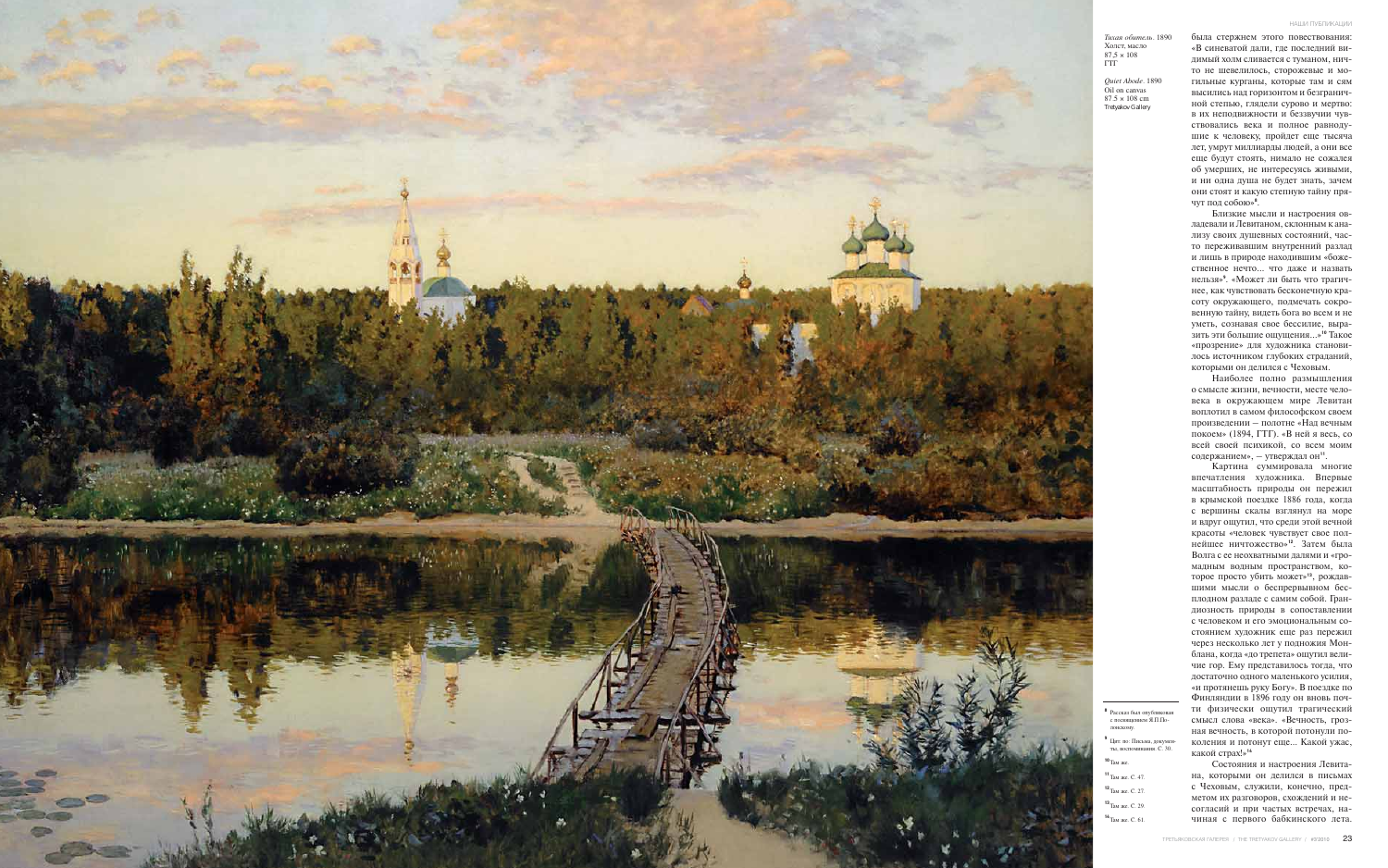recognized it, and Voltaire, too". But if an artist has the courage to speak out about his spiritual unrest and problems haunting him, "that alone will be something gained in the realm of thought and a great step forward"**14**.

Levitan, who was a person in a perennial state of search, and – not a rare case – dissatisfied with his work, used to "delaying" the completion of his paintings for several years because he sought to achieve an utmost clarity, simplicity and pithiness, was looking in the 1890s for answers to the difficult questions of the age. For every piece he tailored a special approach, special imagery and visual vocabulary. "By the Millpond" (1892), "Vladimirka" (1892), and "Eternal Peace" (1894) (Tretyakov Gallery) make a sort of "triptych" themed on the anxiety, hardship and bitterness of human life and on the musings on eternity.

At the time when the artist was working on these pieces, he went through a serious internal crisis and a painful rift with Chekhov, which lasted for three years or so. Their falling out was caused by the publication of Chekhov's short story "The Grasshopper" (1892), whose characters and narrative evoked the artist's relations with Sofya Kuvshinnikova.

In his letters to Chekhov, Levitan revealed the most intimate stirrings of his soul in an unusually confessional mode. Yet it is gratifying to note that their correspondence had more in it that just despondence and pessimism – both loved life too much. The complete acceptance of life, and the joy of artistic accomplishments and discoveries are vigorously communicated in Chekhov's prose and Levitan's landscapes. Levitan's "Quiet Abode" (1890), "Evening Bells" (1892) (Tretyakov Gallery), the series of golden autumns and springtime landscapes from the 1890s, and "March" (1895, Tretyakov Gallery) show the artist's ability to freely and copiously image the entire diverse range of relations between human beings and nature. Chekhov wrote the story "Steppe" (1888), his most considerable work to date, marked by a "massive infusion of poetry" (in the words of Alexei Pleshcheyev) and an "unrivaled description of nature"; the short story "The House artist"**21**. with the Mezzanine" (1896) is full of fine poetic charm and suffused with the spirit of Turgenev's prose; "The Darling" (1899), which Leo Tolstoy counted among Chekhov's best works; and many other stories of different length, are luminous, full of poetry and of the "Chekhovian mood" with its slight injection of minor tones.

Characters in Chekhov's stories often experience nature and the human being, his states of mind and perceptions of the world, in a "Levitanesque" manner: "to Meliton, brooding on the destruction of the world, there was a sound in it of something very depressing and revolting which he would much rather not have heard. The highest, shrillest notes, which quivered and broke, seemed to be weeping disconsolate-

anything in this world, as once Socrates ly, as though the pipe were sick and frightened, while the lowest notes for some reason reminded him of the mist, the dejected trees, the grey sky. Such music seemed in keeping with the weather, the old man and his sayings" (from "The Pipe", 1887).

> The artist's letters to Chekhov are often coloured by humour and marked by a jovial and ironic intonation  $-$  as when Levitan would ask his friend, "Have you received the woodcock? Is everyone in good health? How is the fish? How is the world view? How many lines?"**<sup>15</sup>**

> "How do you do, my dear?" the artist queried Chekhov, "I am dying to see you… Why don't you come and stay with us for several days? It would be a great pleasure to see your crocodilian snout…"**16**; and he ended up one of the letters with the following phrase: "Stay healthy and remember that there is Levitan who loves you, scoundrels, very much!"**<sup>17</sup>** Chekhov's replies, as well as replies from other of Levitan's correspondents, have not survived – shortly before his death the artist destroyed his archive. In Chekhov's large epistolary legacy, the brief but meaningful mentions of the artist friend and his works reveal the writer's responsiveness, willingness to undertake "healing" of the artist's suffering soul and, most essentially, a very fine understanding of Levitan's art.

> Already in the early days at Babkino, when the friends so generously opened their hearts to one another, Chekhov wrote to their shared friend, the architect Fyodor Shekhtel: "There is so much air and energy in nature that one is powerless to describe it… every little twig is screaming and asking to be committed to a canvas by Levitan"**18**. Delighted with the sketches Levitan brought from the Crimea, Chekhov remarked, "His talent is growing by leaps and bounds"**19**. Jocosely, but also with a touch of pride for his friend, Chekhov called Levitan "a genius" and noticed that traces of humour had started to crop up in his works. After he visited the Salon in Paris in 1891, Chekhov contentedly wrote to his sister, "In comparison with the landscape painters I saw here yesterday Levitan is a king"**20**. And later, in 1895 he repeated that "Levitan is the best Russian landscape

> The writer understood well Levitan's individuality. When he traveled down the Volga (on longer journey to Sakhalin) aboard the "Alexander Nevsky" steamship, the vast expanse of the river unfolded before him and he saw "the flood plains, the monasteries brightly lit by the sun, the town of Plyos where the languid Levitan used to live<sup> $n_{22}$ </sup> – all that the artist depicted. In the next breath Chekhov added, "Levitan ought not to live on the Volga. It lays a weight of gloom on the soul"**23**. Chekhov felt that Levitan should have come to Sakhalin with him. The writer was astounded by the originality and beauty of the Siberian landscape, Baikal enthralled him with its soft warm colours, and the whole trip endowed him with "such emotions"

that, as he wrote, "I'll remember it forever and ever"**24**.

Chekhov held in especially high esteem Levitan's landscapes, with their simple themes and imagery of the plain Russian nature with groves, quiet sunsets, and peasants' huts. He wanted to have one of Levitan's pictures in this style, "The Village" – "greyish, seedyish, out in the remote wilds, ugly, but so unspeakably charming that you cannot take your eyes off it: you wish to look on and on at it"**25**. In his prose, the writer depicted similar settings, where many of his characters live, and the descriptions are marked, it can be said, with a similar Levitanesque simplicity and insights into the soul of nature: "At a distance beyond the bank on the dark hillside the huts of the village… lay huddling together like frightened young partridges. Beyond the hill the afterglow of sunset still lingered in the sky. One pale crimson streak was all that was left, and even that began to be covered by little clouds as a fire with ash" (from "Agafya", 1886).

24 ТРЕТЬЯКОВСКАЯ ГАЛЕРЕЯ / THE TRETYAKOV GALLERY / #3'2010

Рассуждения героев рассказа «Огни» (1888) о пессимизме, бренности и ничтожестве, бесцельности жизни и неизбежной смерти, о том, что «пройдут тысячи две лет… и от всех этих людей, которые теперь спят после тяжелого труда, не останется и пыли» также являются отражением мыслей, которыми делился художник с писателем. Не разделяя левитановского пессимизма, Чехов чутко воспринимал общее умонастроение эпохи, овладевавшее, по его словам, наукой, литературой, политикой. Он был убежден, что «не литература, не художники должны решить такие вопросы, как бог, пессимизм и т.п.». «Пишущим людям, особливо художникам, пора уже сознаться, что на этом свете ничего не разберешь, как когдато сознался Сократ и как сознавался Вольтер…», но если художник решится заявить о своем душевном смятении и мучающих его проблемах, «то уже это одно составит большое знание в обла-

сти мысли и большой шаг вперед»**15**.

Левитан, всегда ищущий, неудовлетворенный сделанным, задерживавший по нескольку лет окончание той или иной картины, чтобы высказаться в ней наиболее ясно, просто, лаконично, в работах 1890-х годов искал ответ на сложные вопросы своей эпохи. Для каждого произведения он находил свое решение, свой художественный образ и пластический язык. «У омута» (1892), «Владимирка» (1892), «Над вечным покоем» (1894; все – ГТГ) составляют своеобразный триптих, содержанием которого являются размышления о горестной судьбе человека и о вечности.

Создание этих полотен совпало с тяжелым внутренним кризисом Левитана и его досадным разладом с Чеховым, длившимся около трех лет. Как известно, причиной их ссоры стал рассказ «Попрыгунья» (1892), в героях и обстоятельствах которого художник увидел намек на свои отношения с С.П.Кувшинниковой.

В письмах к Чехову с редкой исповедальностью Левитан раскрывает самые сокровенные мысли и чувства. Отрадно, что не единым унынием и пессимизмом наполнена их переписка. И тот, и другой слишком любили жизнь. Ее полное приятие, радость творческих удач, открытий полнокровно проявились в чеховской прозе и пейзажах Левитана. Картины «Тихая обитель» (1890), «Вечерний звон» (1892; обе – ГТГ), «золотые осени», «Март» (1895, ГТГ), серия весенних пейзажей 1890-х годов свидетельствуют о возможностях свободно и щедро выражать всю многообразную гамму взаимоотношений человека и природы. Чехов создает повесть «Степь» (1888), первое свое произведение большой формы с «бездной поэзии» (А.Н.Плещеев) и с «бесподобным описанием природы»; рассказ «Дом с мезонином» (1896), полный тонкой поэтической прелести, пронизанный тургеневским настроением; «Душечку» (1899), которую

**<sup>14</sup>**Quoted from: Anton Chekhov. Works in 12 volumes. Vol. 6. Moscow, 1967. Pp. 501–502 (Chekhov's letter to Alexei Suvorin, May 29 1888). **<sup>15</sup>**Quoted from: Letters. Documents. Reminiscences.

P. 23. Ibid. P. 38. Ibid. P. 36. Ibid. P. 131. **<sup>19</sup>**Ibid. Ibid. P. 133. Ibid. P. 134. Ibid. P. 132. **<sup>23</sup>**Ibid. Ibid. P. 133. Ibid. P. 136.



*Березовая роща.* 1889 Бумага на холсте, масло. 28.5 × 50 ГТГ

*Birchwood.* 1889 Oil on paper mounted on canvas  $28.5 \times 50$  cm Tretyakov Gallery

> **<sup>15</sup>**Цит. по: Чехов А.П. Собр. соч. в 12 т. Т. 6. М., 1967. С. 501–502 (письмо А.С.Суворину. 29 мая 1888).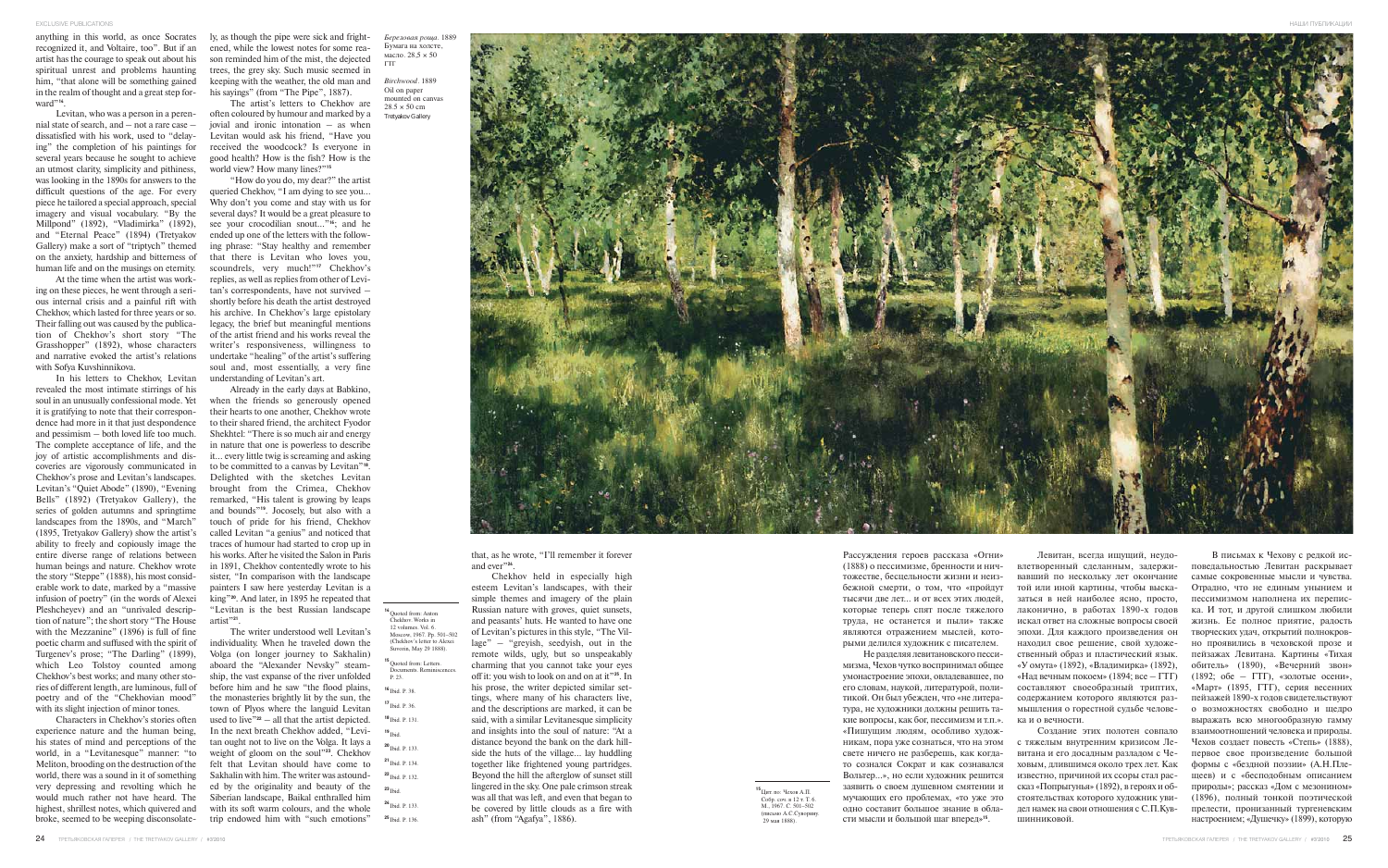The artist, in turn, was keenly receptive to the writer's every new publication and rejoiced at his achievements. In a 1886 missive from Yalta Levitan asked Chekhov to send him a copy of Dmitry Grigorovich's letter where he praised Chekhov as a person of true talent "that is a rare endowment", a person who is destined to create "excellent", "truly imaginative works" without wasting his gift on literary lit Night. Big Road" (1897-1898) trifles. Penning his early stories, Chekhov polished up his craft of story-telling and emerged from that period with a very spare style, exclusion of the prolix, and expressiveness of the compact descriptions of people's individualities as well as landscapes, which are included into narratives as if "in passing", but are always seamlessly linked to the person and animated by him: "The river slept. Some soft, fluffy-petalled flower on a tall stalk touched my cheek tenderly like a child who wants to let one know it's awake" (from "Agafya").

In his descriptions of nature Chekhov deliberately avoided the beautiful but long and poetic descriptions in the manner of Turgenev. They are good but "I feel that such descriptions are becoming less common and something different is needed", the writer reflected. Tolstoy held in high esteem the pithiness and expressive poetic quality of Chekhov's writing: "Not a single excessive detail, each one is either called for or beautiful"**26**. Levitan's landscapes are likewise simple, terse and often seemingly understated. The choice of motif and its very fine visual orchestration were what mattered the most to the artist. Levitan's terseness was a far cry from the elaborate detail of Ivan Shishkin's landscapes, or from the focus on narrative characteristic for his favorite teacher, Alexei Savrasov. Poetic perception of nature and an utmost compactness of creative vocabulary are the qualities that Chekhov's prose and Levitan's landscape art share in common.

This quality became especially pronounced in the artist's works of the late 1890s. Dedication to simplicity of motifs,

maximal terseness of forms and exclusion of narrative of any sort formed the conceptual backbone of his late landscapes. In those years Levitan created many nocturnal, crepuscular landscapes – this justified and explained the absence of details, which seem to be hidden under the cover of night. "Moonlit Night. Village" (1897) , "Moon-(Tretyakov Gallery), "Twilight", "Twilight. Stacks of Hay" (both of 1899, Tretyakov Gallery), "Twilight. Moon" (1899, Russian Museum) – each of these pieces is marked by a colour palette which, though distinctive, has something in common with the other paintings' colour schemes, and by an overall style showing Levitan's closeness to the new, younger generation of painters. In

his "moonlit" landscapes the artist achieved a level of generalization that grows not out of simplification but out of an insight into the essence of nature, which allows to "monumentalize" the breath of the earth. Igor Grabar compared the simple and clear forms of Levitan's later works with the "pithiness of Japanese prints". One of Chekhov's contemporaries recorded the writer's opinion about these landscapes: "No one before Levitan has reached such monumental simplicity and clarity of motifs as Levitan has in recent time, and I don't know whether anyone else will in the future"**27**.

Visiting the sick Chekhov in Yalta in January 1900, Levitan, himself mortally ill, placed on a mantelpiece in the writer's study a small landscape "Stacks of Hay on a Moonlit Night", which he sketched on the spot in 30 minutes while talking with his friend. The landscape was the artist's response to Chekhov telling him how he missed the northern Russian scenery, how miserable he felt living amidst the evergreen glossy plants that seemed to be made of tin – "one gets no joy out of them". He referred to his life in Yalta as "exile for life" and wrote to his friends: "It's bad being without Russia in every way..."**<sup>28</sup>** Levitan too was immensely fond of the nature of central Russia and missed it when he was far away from it. He wrote to Chekhov during his first trip to Yalta: "The nature here astounds you only in the beginning, and then you feel awfully bored and want to be back in the North… I like the North now more than ever, only now have I appreciated it."**<sup>29</sup>**

The parallels in the art of Levitan and the art of Chekhov – the similarities in style and artistic goals they set for themselves, the affinity of their techniques – to a large extent can be explained by the age in which they lived, one that offered its peculiar conditions, and by their consistent patterns of artistic development. However, the artist and the writer, in their turn, shaped that age with their work. Another, no less important reason for the creative similarities between Chekhov and Levitan  $=$  to the extent it is possible to talk at all about similarities in different arts like literature and painting – is the close association and friendship of the two great personalities of Russian culture of the late 19th century.

As Olga Knipper-Chekhov wrote in her memoir about Chekhov**30**: "Chekhov, Levitan and Tchaikovsky are three names linked by a single bond, and indeed they were minstrels of the adorable Russian lyrical trend, they were the spokesmen of a whole period in Russian life".

тью сообщает сестре: «В сравнении со здешними пейзажистами… Левитан король»**21**. И позже, в 1895 году вновь утверждает, что «Левитан – это лучший русский пейзажист»**22**.

Писатель хорошо понимал особенности натуры Левитана. Когда Антон Павлович по дороге на Сахалин спускался на пароходе «Александр Невский» по Волге, перед ним открывалось широкое волжское пространство, он видел «заливные луга, залитые солнцем монастыри, белые церкви… Плёс, в котором жил томный Левитан»**23**, – все, что становилось предметом пейзажей художника. Чехов тут же

Л.Н.Толстой относил к его лучшим произведениям, а также множество других светлых, исполненных поэзии и чуть минорного «чеховского» настроения повестей и рассказов.

Нередко чеховские герои воспринимают мир совсем «по-левитановски». «Мелитону, думавшему о погибели мира, слышалось в игре что-то очень тоскливое, чего бы он охотно не слушал. Самые высокие пискливые ноты, которые дрожали и обрывались, казалось, неутешно плакали, точно свирель была больна и испугана, а самые нижние ноты почему-то напоминали туман, унылые деревья, серое небо. Такая музыка казалась к лицу и погоде, и старику, и его речам» («Свирель», 1887).

Письма художника к Чехову часто наполнены юмором, написаны в весело-ироническом тоне: «Получили ли вальдшнепа? 1) Здоровы ли все? 2) Как рыба? 3) Каково миросозерцание? 4) Сколько строчек?» – спрашивает Левитан своего друга**16**. «Как поживаешь, мой хороший? – обращается Исаак Ильич к Чехову. – Смертельно хочется тебя видеть… Может быть, соберешься к нам на несколько дней? Было бы крайне радостно видеть твою крокодилью физиономию…»**17**, а одно из писем заканчивает словами: «Будь здоров и помни, что есть Левитан, который очень любит вас, подлых!»**<sup>18</sup>** Ответные письма Антона Павловича, как ггг и других корреспондентов Левитана, не сохранились. Незадолго до смерти живописец уничтожил свой архив. В объемном эпистолярном наследии Чехова краткие, но емкие упоминания о друге-художнике и его произведениях обнаруживают чуткость писателя, готовность включиться во «врачевание» страдающей души, а главное – тонкое понимание левитановского искусства.

Еще в ранние «бабкинские» годы, когда они щедро открывали друг другу души, Чехов писал их общему знакомому архитектору Ф.О.Шехтелю: «В природе столько воздуха и экспрессии, что нет сил описать… Каждый сучок кричит и просится, чтобы его написал […] Левитан…»**19**. Радуясь привезенным пейзажистом из Крыма этюдам, Чехов замечает: «Талант его растет не по дням, а по часам»**20**. Шутливо, но одновременно с гордостью за друга он называет его «гениальным Левитаном» и замечает, что в его работах начала появляться улыбка. Посетив в Париже Salon 1891 года, Чехов с удовлетворенносподмечал: «Левитану нельзя жить на Волге. Она кладет на душу мрачность»**24**. Писатель сожалел, что Исаак Ильич с ним не поехал. Горы Сибири и Енисей поразили Чехова своей оригинальностью и красотой. «Прогулка по Байкалу, – писал он, – вышла чудная, во веки веков не забуду…»**<sup>25</sup>**

Чехов особенно ценил простые по мотиву пейзажи Левитана, изображающие непритязательную русскую природу: перелески, тихие закаты, сельские избы. Ему хотелось иметь одну из таких работ – картину «Деревня» – «серенькую, жалконькую, затерянную, безобразную, но такой от нее



*Улица в Ялте.* 1886 Этюд Бумага на картоне, масло.  $26,8 \times 22,3$ ГТГ

*A Street in Yalta.* 1886 Study Oil on paper mounted on cardboard  $26.8 \times 22.3$  cm Tretyakov Gallery



*Летний вечер.* 1900 Картон, масло  $49 \times 73$ ГТГ

*Summer Evening.* 1900 Oil on cardboard  $49 \times 73$  cm Tretyakov Gallery

**EXCLUSIVE PUBLICATIONS** 



*Цепь гор. Монблан* 1897 Этюд Картон, масло  $31,7 \times 39,8$ ГТГ

*Mountain Range. Mont Blanc.* 1897 Study Oil on cardboard  $31.7 \times 39.8$  cm Tretyakov Gallery

> *Сумерки. Стога.* 1899 Картон, масло  $598 \times 746$ *Twilight. Stacks of Hay*. 1899 Oil on cardboard  $59.8 \times 74.6$  cm Tretyakov Gallery

| $21$ Там же, С, 133.    |
|-------------------------|
| $^{22}$ Tam we, C, 134. |
| $^{23}$ Tam we, C, 132. |
| $24$ Tam we             |
|                         |
| $25$ Там же. С. 133.    |
|                         |



**<sup>26</sup>**Quoted from: Prytkov, V. Chekhov and Levitan. Moscow, 1948. P. 13. Hereinafter – Prytkov.

**<sup>27</sup>**Quoted from: Letters. Documents. Reminiscences. P. 136.

**<sup>28</sup>**Quoted from: Prytkov. P. 5.

**<sup>29</sup>**Quoted from: Letters. Documents. Reminiscences. P. 28.

**<sup>30</sup>**Chekhov as Remembered. P. 600.